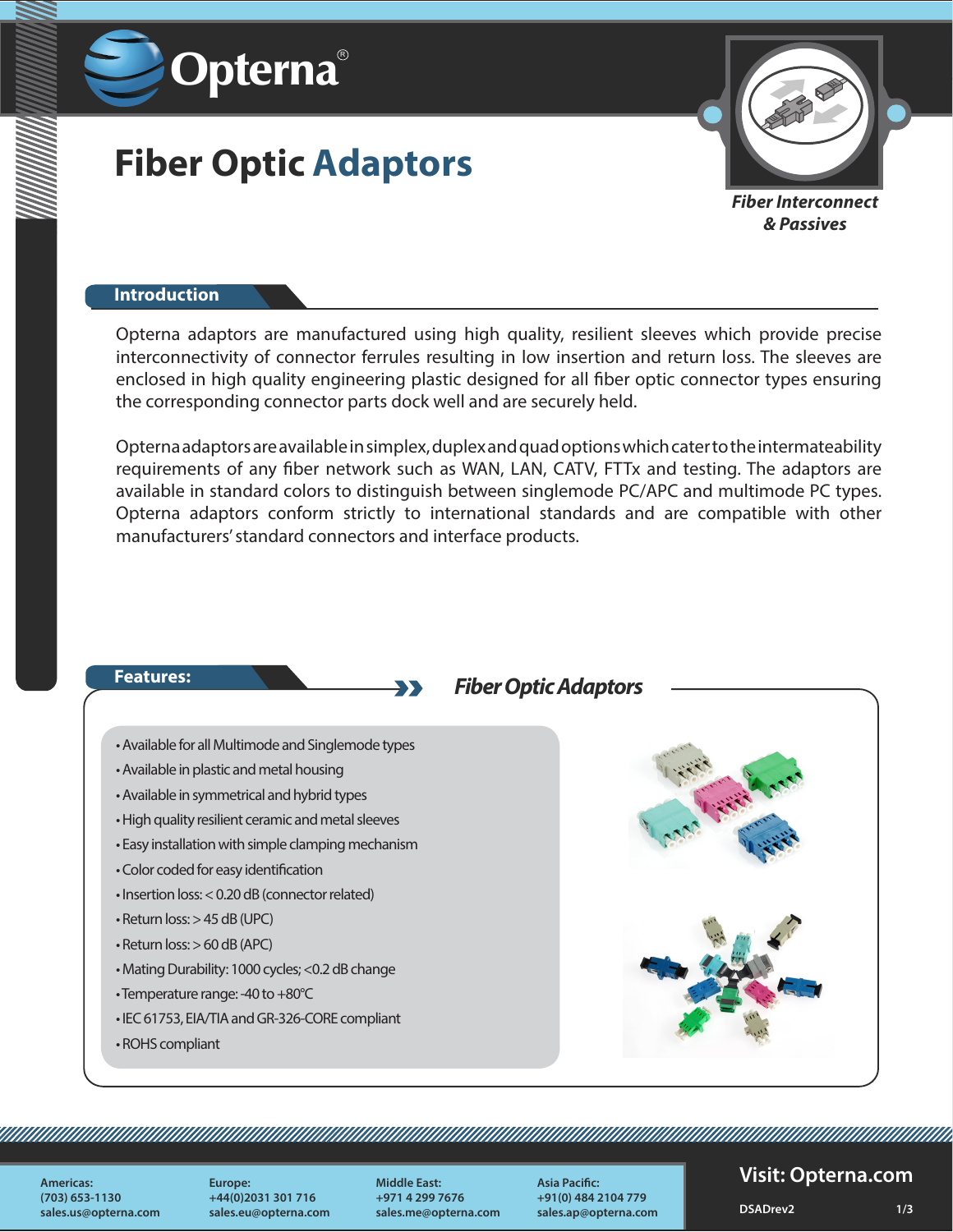

# **Fiber Optic Adaptors**



*Fiber Interconnect & Passives*

#### **Applications:**

- Patchpanel and wall box connection interface
- FTTX deployments
- Pre-terminated assembly interconnection
- Telecoms, Data Centers, CATV, LAN & WAN
- Testing and inspection

### **Size & Dimensions:**



Note: Other adaptor drawings available on request

**Americas: (703) 653-1130 sales.us@opterna.com**

**Europe: +44(0)2031 301 716 sales.eu@opterna.com** **Middle East: +971 4 299 7676 sales.me@opterna.com**

**Asia Pacific: +91(0) 484 2104 779 sales.ap@opterna.com**

### **Visit: Opterna.com**

**DSADrev2 2/3**